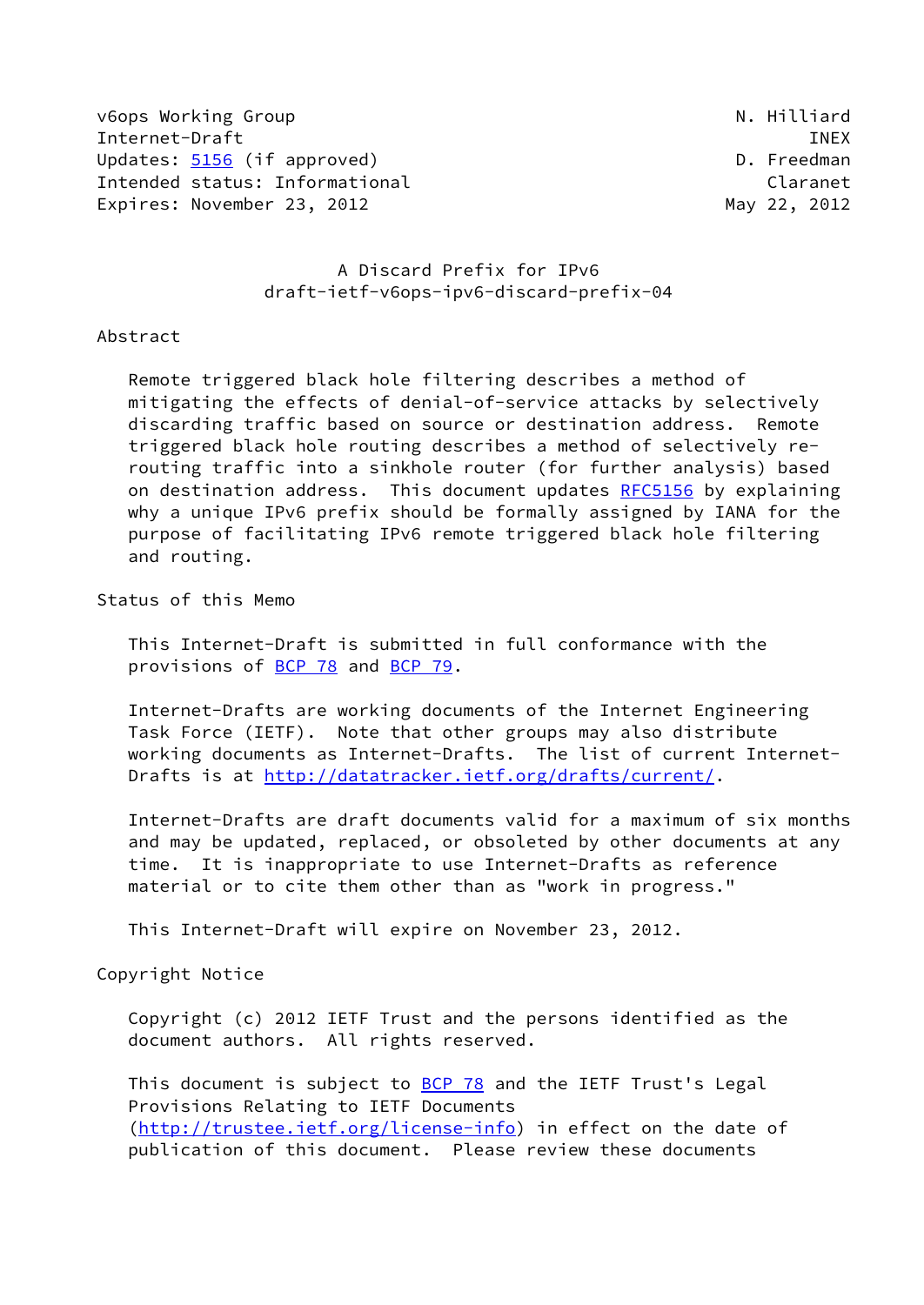| Internet-Draft | IPv6 Discard Prefix | May 2012 |
|----------------|---------------------|----------|
|----------------|---------------------|----------|

 carefully, as they describe your rights and restrictions with respect to this document. Code Components extracted from this document must include Simplified BSD License text as described in Section 4.e of the Trust Legal Provisions and are provided without warranty as described in the Simplified BSD License.

## Table of Contents

| 1.1. Notational Conventions 3<br>2. A Discard Prefix for IPv6 3<br>6.1. Normative References 5 |  |  |
|------------------------------------------------------------------------------------------------|--|--|
|                                                                                                |  |  |
|                                                                                                |  |  |
|                                                                                                |  |  |
|                                                                                                |  |  |
|                                                                                                |  |  |
|                                                                                                |  |  |
|                                                                                                |  |  |
| 6.2. Informative References 5                                                                  |  |  |
|                                                                                                |  |  |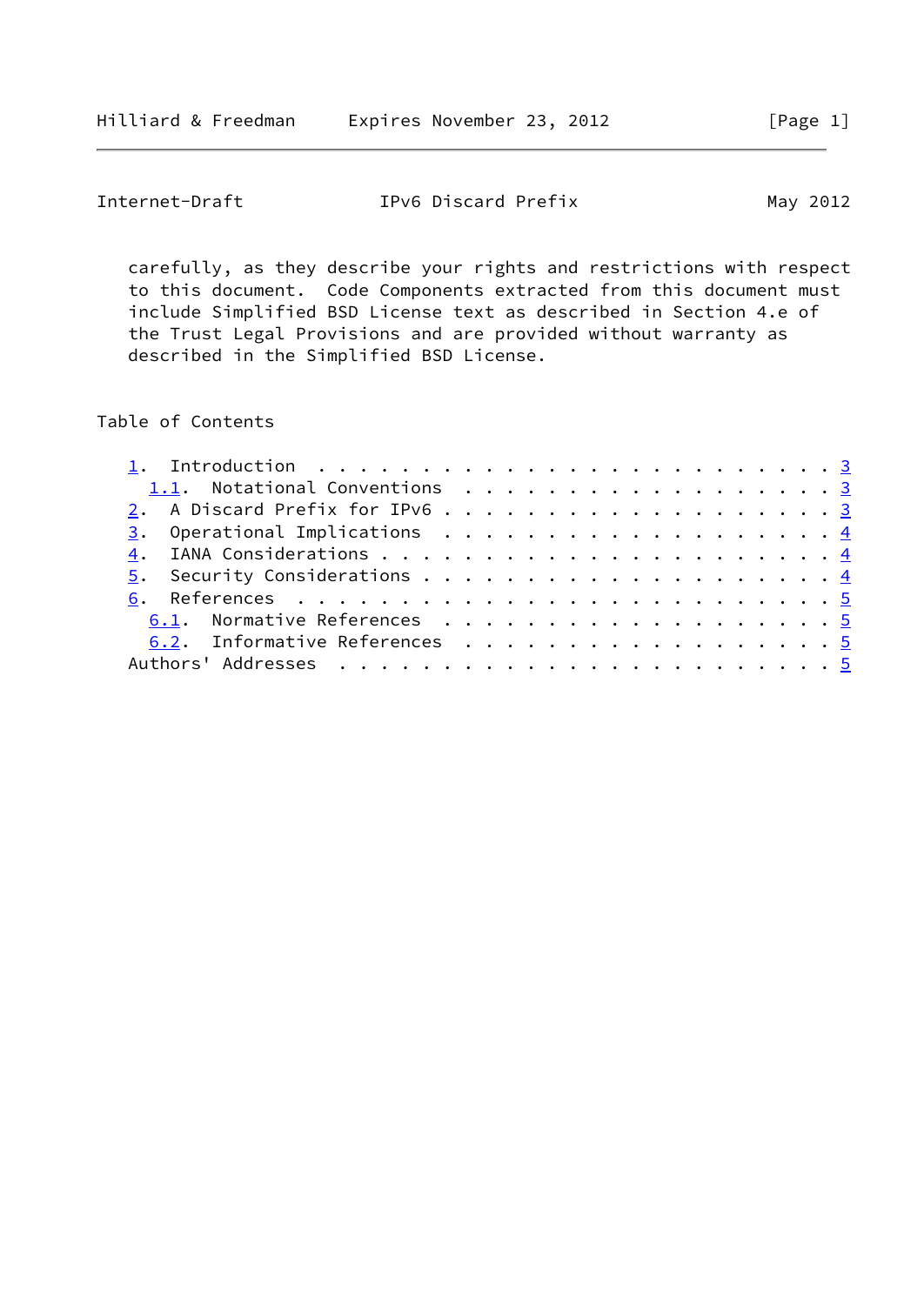<span id="page-2-1"></span>Internet-Draft TPv6 Discard Prefix May 2012

<span id="page-2-0"></span>[1](#page-2-0). Introduction

 Remote triggered black hole (RTBH) filtering describes a class of methods of blocking IP traffic either from a specific source ([\[RFC5635](https://datatracker.ietf.org/doc/pdf/rfc5635)]) or to a specific destination ([[RFC3882](https://datatracker.ietf.org/doc/pdf/rfc3882)]) on a network. RTBH routing describes a class of methods of re-routing IP traffic destined to the attacked/targeted host to a special path (tunnel) where a sniffer could capture the traffic for analysis. Both these methods operate by setting the next-hop address of an IP packet with a specified source or destination address to be a unicast prefix which is connected locally or remotely to a router's discard, null or tunnel interface. Typically, reachability information for this prefix is propagated throughout an autonomous system using a dynamic routing protocol such as BGP ([[RFC3882](https://datatracker.ietf.org/doc/pdf/rfc3882)]). By deploying RTBH systems across a network, traffic to or from specific destinations may be selectively black-holed or re-routed to a sinkhole device in a manner which is efficient, scalable and straightforward to implement.

 On some networks, operators configure RTBH installations using [\[RFC1918](https://datatracker.ietf.org/doc/pdf/rfc1918)] address space or the address blocks reserved for documentation in [\[RFC5737](https://datatracker.ietf.org/doc/pdf/rfc5737)]. This approach is inadequate because RTBH configurations are not documentation, but rather operationally important features of many public-facing production networks. Furthermore, [\[RFC3849](https://datatracker.ietf.org/doc/pdf/rfc3849)] specifies that the IPv6 documentation prefix should be filtered in both local and public contexts. On this basis, it is suggested that both private network address blocks and the documentation prefixes described in [\[RFC5737](https://datatracker.ietf.org/doc/pdf/rfc5737)] are inappropriate for RTBH configurations, and that a dedicated IPv6 prefix should be assigned instead.

This document updates [[RFC5156](https://datatracker.ietf.org/doc/pdf/rfc5156)].

<span id="page-2-2"></span>[1.1](#page-2-2). Notational Conventions

 The key words "MUST", "MUST NOT", "REQUIRED", "SHALL", "SHALL NOT", "SHOULD", "SHOULD NOT", "RECOMMENDED", "MAY", and "OPTIONAL" in this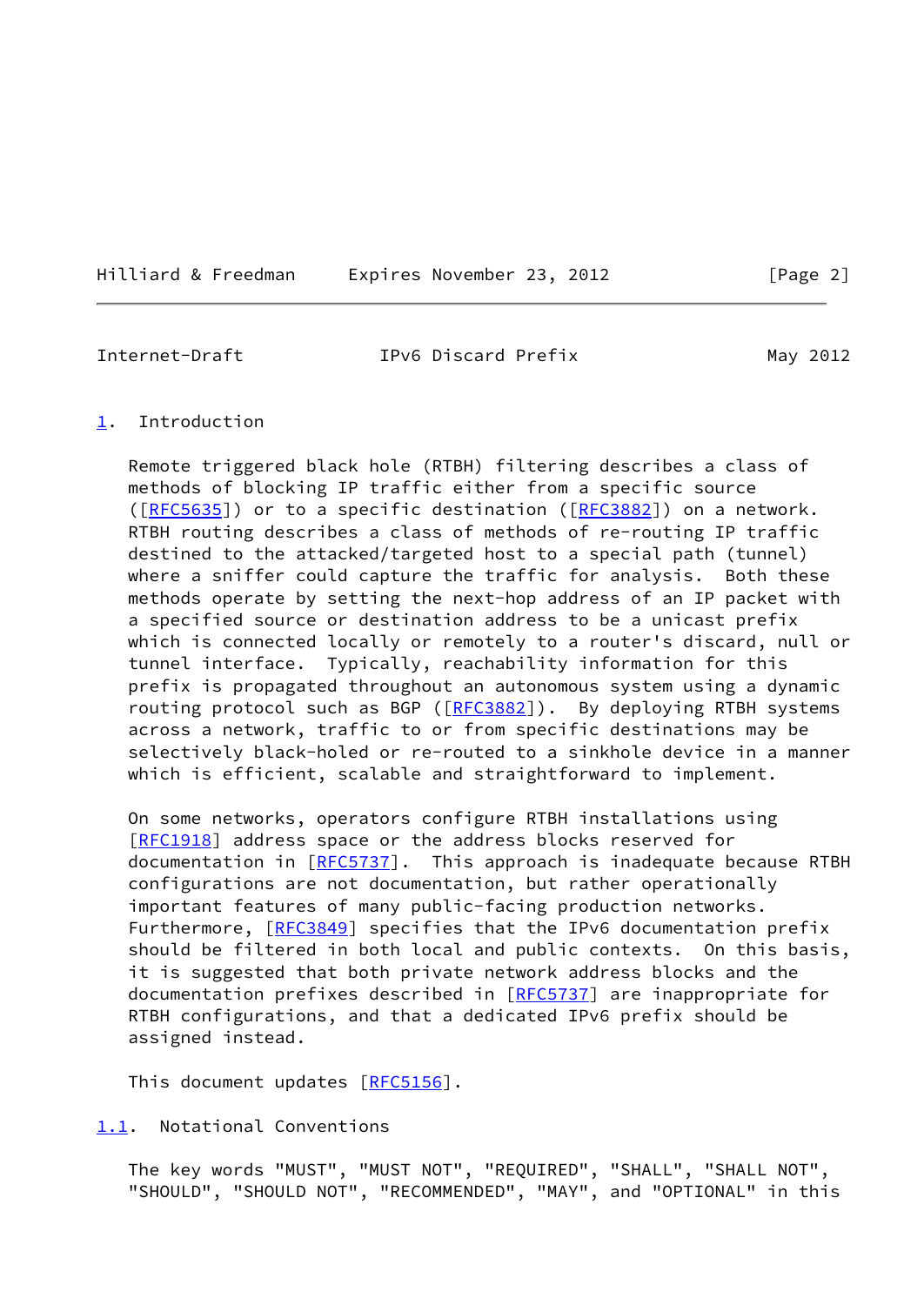document are to be interpreted as described in [\[RFC2119](https://datatracker.ietf.org/doc/pdf/rfc2119)].

## <span id="page-3-0"></span>[2](#page-3-0). A Discard Prefix for IPv6

 For the purposes of implementing an IPv6 remote triggered black hole configuration, a unicast address block is required. There are currently no IPv6 unicast address blocks which are specifically nominated for the purposes of implementing such RTBH systems.

While it could be argued that there are other addresses and address prefixes which could be used for this purpose (e.g. documentation

| Hilliard & Freedman | Expires November 23, 2012 |  | [Page 3] |
|---------------------|---------------------------|--|----------|
|---------------------|---------------------------|--|----------|

<span id="page-3-2"></span>Internet-Draft TPv6 Discard Prefix May 2012

 prefixes, private address space), or that an operator could assign an address block from their own address space for this purposes, there is currently no operational clarity on what address block would be appropriate or inappropriate to use for this purpose. By assigning a globally unique discard prefix for IPv6, the IETF will introduce good practice for the implementation of IPv6 RTBH configurations and will facilitate operational clarity by allowing operators to implement consistent and deterministic inter-domain prefix and traffic filtering policies for black-holed traffic.

 As [[RFC3882\]](https://datatracker.ietf.org/doc/pdf/rfc3882) and [\[RFC5635](https://datatracker.ietf.org/doc/pdf/rfc5635)] describe situations where more than one discard address may be used for implementing multiple remote triggered black hole scenarios, a single address is not sufficient to cover all likely RTBH situations. Consequently, an address block is required.

## <span id="page-3-1"></span>[3](#page-3-1). Operational Implications

 This assignment MAY be carried in a dynamic routing protocol within an autonomous system. The assignment SHOULD NOT be announced to or accepted from third party autonomous systems and IPv6 traffic with a destination address within this prefix SHOULD NOT be forwarded to or accepted from third party autonomous systems. If the prefix or a subnet of the prefix is inadvertently announced to or accepted from a third party autonomous system, this may cause excessive volumes of traffic to pass unintentionally between the the two networks, which would aggravate the effect of a denial-of-service attack.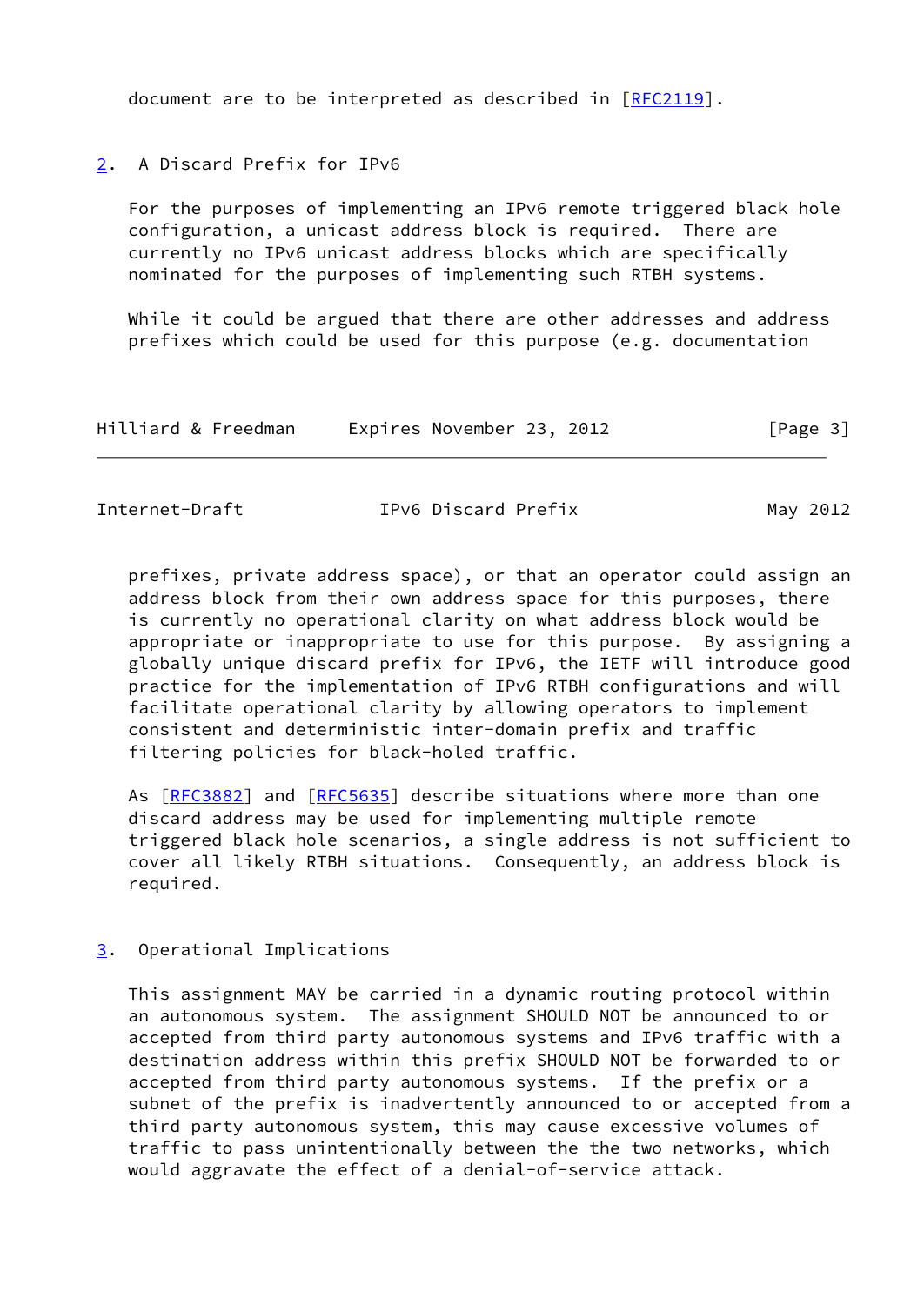On networks which implement IPv6 remote triggered black holes, some or all of this network block MAY be configured with a next-hop destination of a discard or null interface on any or all IPv6 routers within the autonomous system.

#### <span id="page-4-0"></span>[4](#page-4-0). IANA Considerations

 This document directs IANA to record the allocation of the IPv6 address prefix xxxx/64 as a discard-only prefix in the IPv6 Address Space registry. No end party is to be assigned this prefix. The prefix should be allocated from ::/3.

## <span id="page-4-1"></span>[5](#page-4-1). Security Considerations

 As the prefix specified in this document ought not normally be transmitted or accepted over inter-domain BGP sessions for the reasons described in [Section 3](#page-3-1), it is usually appropriate to include

| Hilliard & Freedman | Expires November 23, 2012 | [Page 4] |
|---------------------|---------------------------|----------|
|---------------------|---------------------------|----------|

<span id="page-4-3"></span>Internet-Draft TPv6 Discard Prefix May 2012

this prefix in inter-domain BGP prefix filters [\[RFC3704](https://datatracker.ietf.org/doc/pdf/rfc3704)] or otherwise ensure the prefix is neither transmitted to or accepted from a third party autonomous system.

<span id="page-4-2"></span>[6](#page-4-2). References

<span id="page-4-4"></span>[6.1](#page-4-4). Normative References

- [RFC3882] Turk, D., "Configuring BGP to Block Denial-of-Service Attacks", [RFC 3882](https://datatracker.ietf.org/doc/pdf/rfc3882), September 2004.
- [RFC5156] Blanchet, M., "Special-Use IPv6 Addresses", [RFC 5156,](https://datatracker.ietf.org/doc/pdf/rfc5156) April 2008.
- [RFC5635] Kumari, W. and D. McPherson, "Remote Triggered Black Hole Filtering with Unicast Reverse Path Forwarding (uRPF)", [RFC 5635,](https://datatracker.ietf.org/doc/pdf/rfc5635) August 2009.

## <span id="page-4-5"></span>[6.2](#page-4-5). Informative References

[RFC1918] Rekhter, Y., Moskowitz, R., Karrenberg, D., Groot, G., and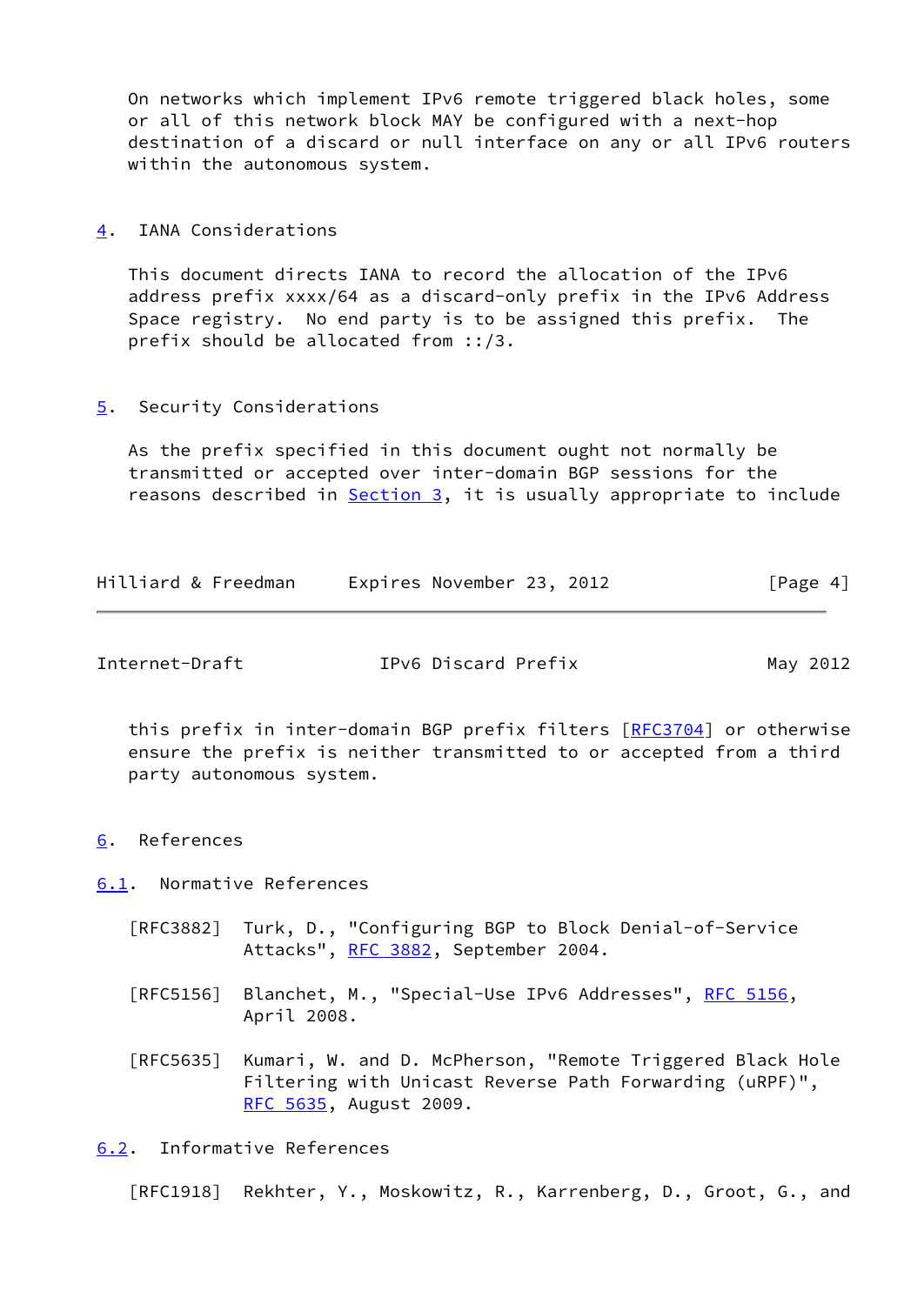E. Lear, "Address Allocation for Private Internets", [BCP 5,](https://datatracker.ietf.org/doc/pdf/bcp5) [RFC 1918](https://datatracker.ietf.org/doc/pdf/rfc1918), February 1996.

- [RFC2119] Bradner, S., "Key words for use in RFCs to Indicate Requirement Levels", [BCP 14](https://datatracker.ietf.org/doc/pdf/bcp14), [RFC 2119](https://datatracker.ietf.org/doc/pdf/rfc2119), March 1997.
- [RFC3704] Baker, F. and P. Savola, "Ingress Filtering for Multihomed Networks", [BCP 84](https://datatracker.ietf.org/doc/pdf/bcp84), [RFC 3704](https://datatracker.ietf.org/doc/pdf/rfc3704), March 2004.
- [RFC3849] Huston, G., Lord, A., and P. Smith, "IPv6 Address Prefix Reserved for Documentation", [RFC 3849](https://datatracker.ietf.org/doc/pdf/rfc3849), July 2004.
- [RFC5226] Narten, T. and H. Alvestrand, "Guidelines for Writing an IANA Considerations Section in RFCs", [BCP 26](https://datatracker.ietf.org/doc/pdf/bcp26), [RFC 5226](https://datatracker.ietf.org/doc/pdf/rfc5226), May 2008.
- [RFC5737] Arkko, J., Cotton, M., and L. Vegoda, "IPv4 Address Blocks Reserved for Documentation", [RFC 5737](https://datatracker.ietf.org/doc/pdf/rfc5737), January 2010.

| Hilliard & Freedman                                                          | Expires November 23, 2012 | [Page 5] |  |
|------------------------------------------------------------------------------|---------------------------|----------|--|
| Internet-Draft                                                               | IPv6 Discard Prefix       | May 2012 |  |
| Authors' Addresses                                                           |                           |          |  |
| Nick Hilliard<br><b>INEX</b><br>4027 Kingswood Road<br>Dublin 24<br>IΕ       |                           |          |  |
| Email: nick@inex.ie                                                          |                           |          |  |
| David Freedman<br>Claranet<br>21 Southampton Row, Holborn<br>London WC1B 5HA |                           |          |  |